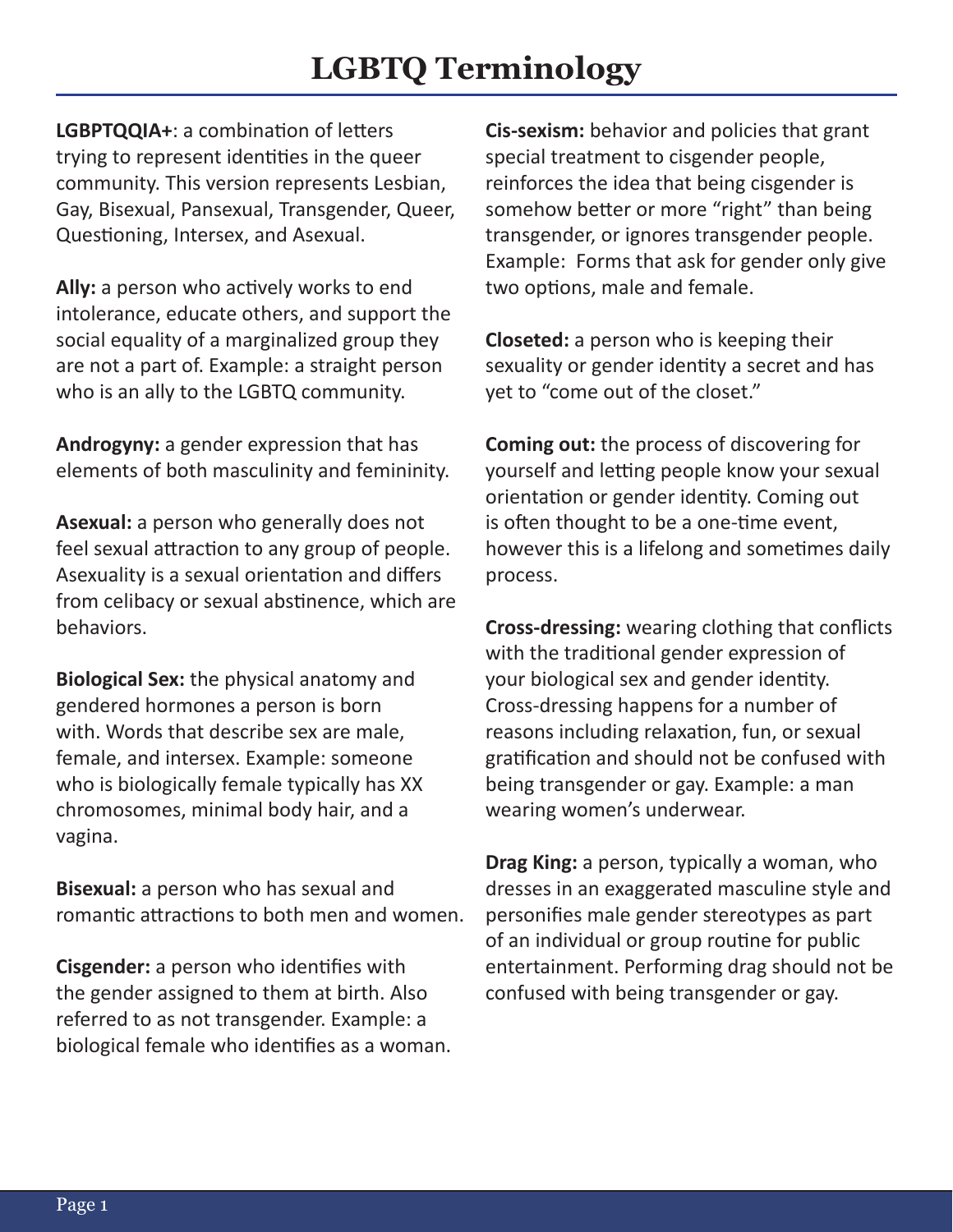**Drag Queen:** a person, typically a man, who dresses in an exaggerated feminine style and personifies female gender stereotypes as part of an individual or group routine for public entertainment. Performing drag should not be confused with being transgender or gay.

**Dyke:** an offensive slang term used for lesbian women. This term has been reclaimed by some lesbian women as a symbol of pride but should not be used by those outside the community.

**Faggot:** an offensive slang term used for gay men. This term has been reclaimed by some gay men as a symbol of pride but should not be used by those outside the community.

**Female:** the biological sex of a person with a specific set of sexual anatomy. Typically a female has XX chromosomes, a vagina, ovaries, a uterus, breasts, higher levels of estrogen and minimal body hair.

**Fluid:** generally this term is used with other terms attached, like gender-fluid or fluidsexuality. Fluid describes an identity that is a shifting mix of the options available. Example: someone who identifies as gender-fluid may wear stereotypically feminine, masculine, and androgynous outfits.

**FTM:** a medical term used to describe a transgender man. It stands for Female to Male.

**Gay:** a man who has sexual and romantic attractions to men. This term is also sometimes used for all people who have same-sex attraction.

**Gender:** Socially constructed attitudes, characteristics, and behaviors assigned to a person's biological sex. Some words that describe gender are man, woman, and transgender.

**Gender affirmation surgery:** surgical procedures that change a transgender person's body to conform to their gender identity. The minority of transgender people choose to and can afford to have these surgeries. Outdated and inaccurate terms for this include: sex change operation, gender reassignment surgery, and sex reassignment surgery.

**Gender binary:** a traditional and outdated view of gender which limits gender possibilities to only "man" and "woman." This view of gender leaves out the possibility of transgender and gender-nonconforming people.

**Gender Expression:** the outward expression of gender identity, typically displayed through a combination of dress, demeanor, and social behavior.

**Gender Identity:** how a person feels or expresses their gender. Examples: man, woman, genderqueer.

**Gender-nonconforming:** a person who does not follow stereotypical ideas about how they should look or act based on the gender they were assigned at birth.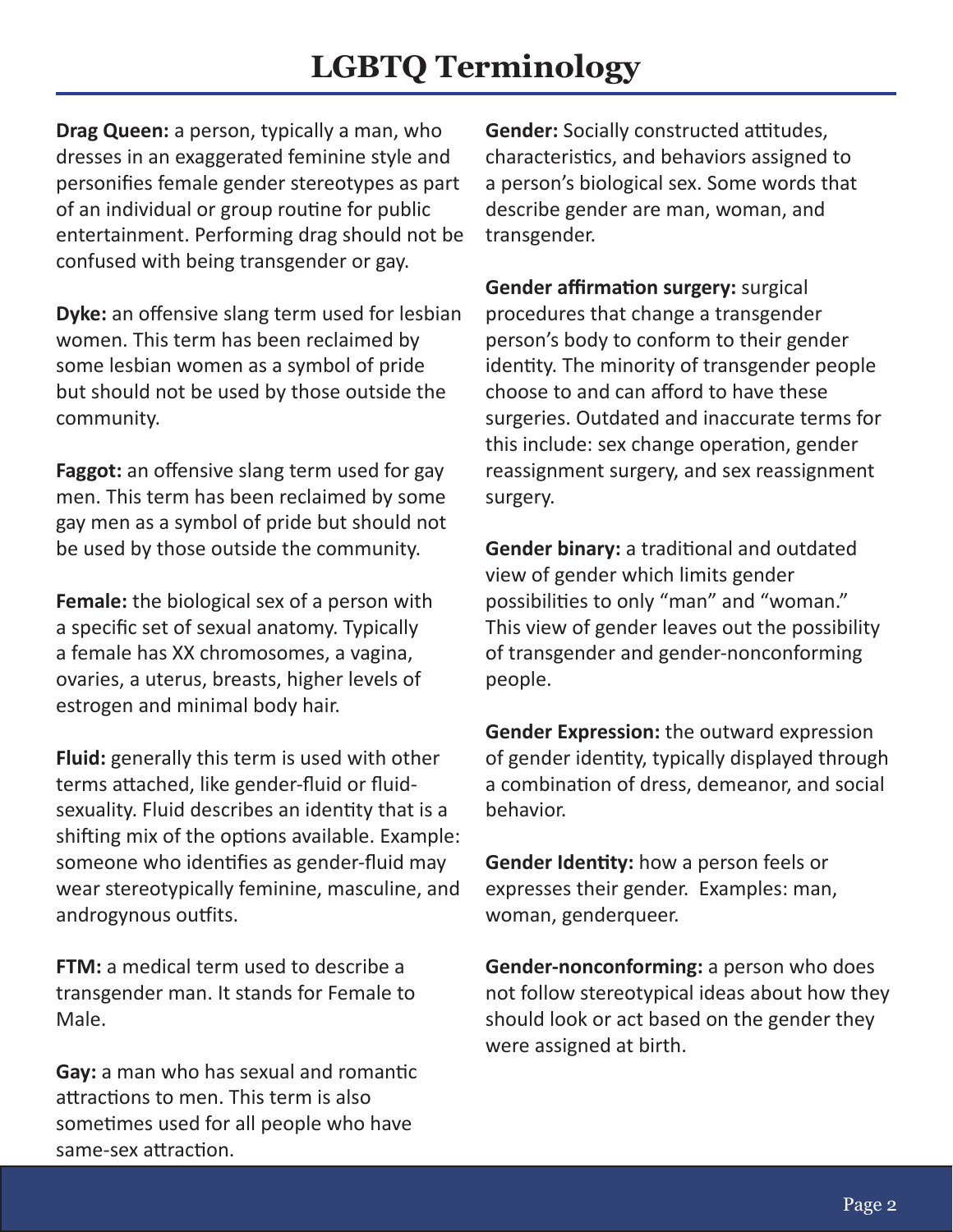**Genderqueer:** a person who doesn't identify as either male or female, but rather something outside the traditional binary gender system.

**Hermaphrodite:** an outdated and offensive medical term used to describe someone who is intersex.

**Heterosexism:** behavior and policies that grant special treatment to heterosexual people, reinforces the idea that heterosexuality is somehow better or more "right" than queerness, or ignores queerness. Example: a sexually active woman is assumed by health care providers to be heterosexual and in need of information on birth control.

**Heterosexual:** a person who is attracted to someone of a different gender. Also referred to as straight.

**Homophobia:** the fear, discomfort, intolerance, or hatred of homosexuality or same-sex attraction.

**Homosexual:** a person who is attracted to someone with the same gender. This term is considered offensive and stigmatizing by many members of the community.

**Intersex:** a person with a set of sexual anatomy that doesn't fit within the labels of female or male. Example: a person with XXY chromosomes or someone with both a uterus and a penis. Many people born intersex are assigned a gender at birth and given surgeries in infancy and childhood.

**Lesbian:** a woman who has sexual and romantic attractions to women.

**Male:** the biological sex of a person with a specific set of sexual anatomy. Typically a male has XY chromosomes, a penis, testis, facial hair, higher levels of testosterone, and coarse body hair.

**MTF:** a medical term used to describe a transgender woman. It stands for Male to Female.

**Outing:** revealing the sexual or gender orientation of a person without their permission.

**Pansexual:** a person who experiences sexual and romantic attraction for members of all gender identities and expressions.

**Gender pronouns:** the set of pronouns a person would like others to use when talking to or about that person. Example: she/her/ hers or they/them/theirs

**Queer:** a term often used by younger members of the community, urban populations, activists, and academics to broadly refer to either a person's gender or sexual orientation or the community as a whole. This term was historically offensive but has been reclaimed by many in the LGBTQ community. It should only be used cautiously by those outside the community.

**Questioning:** the process of exploring one's gender or sexual orientation.